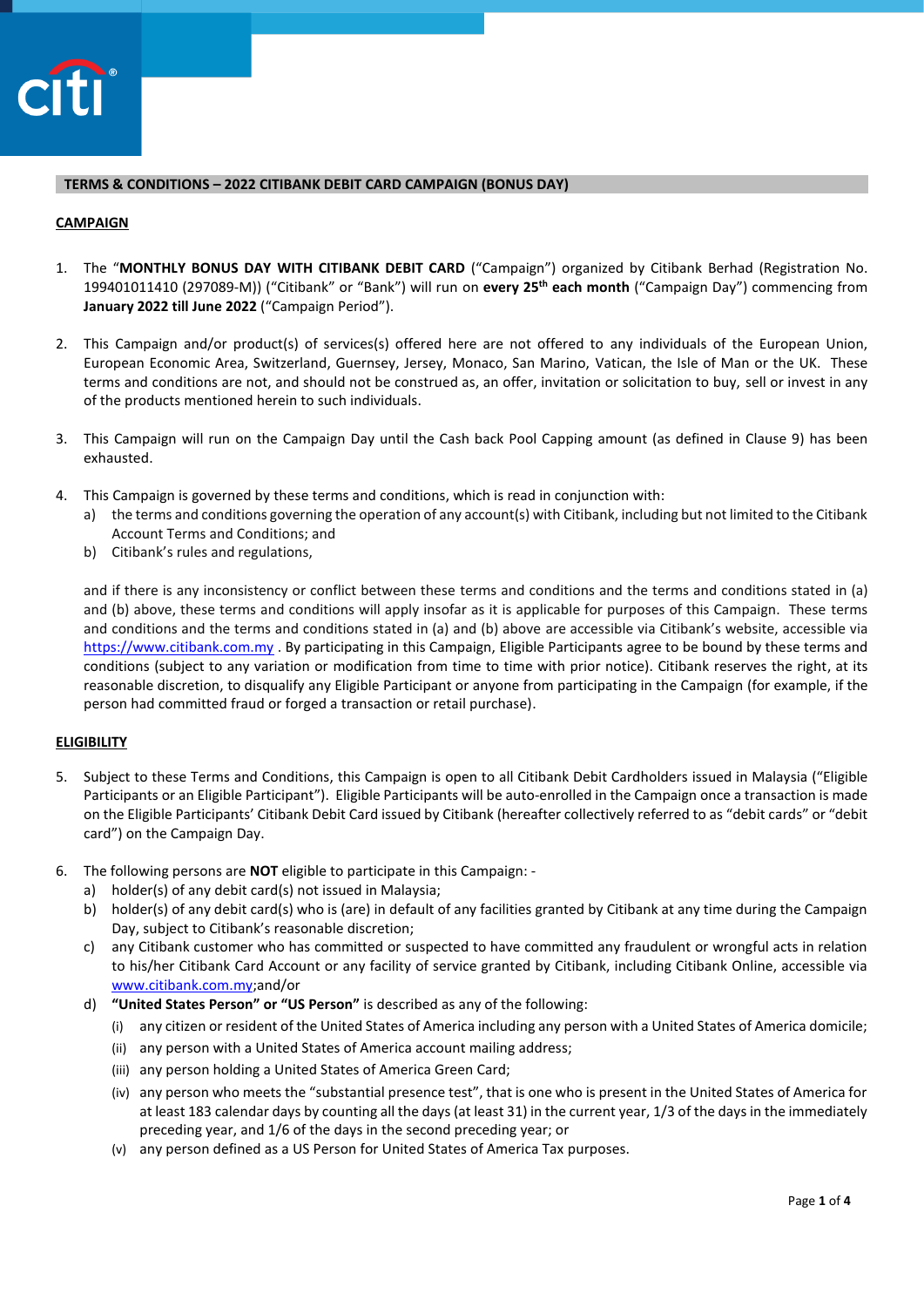

**"US" INCLUDES THE UNITED STATES OF AMERICA, GUAM, PUERTO RICO, AMERICAN VIRGIN ISLANDS, AMERICAN SAMOA AND THE NORTHERN MARIANA ISLANDS.** "United States Person" or "US Person" definition is subject to change by Internal Revenue Service (the U.S. government agency responsible for tax collection and tax law enforcement) from time to time.

### **CAMPAIGN MECHANICS & QUALIFYING REQUIREMENTS**

7. Subject to these Terms and Conditions, Eligible Participant who meet the following "Qualifying Requirement refer to in Table 1 below shall be eligible for cash back reward (collectively referred to as "cash back") as follows:

| Table 1: Qualifying Requirement(s)     |                 |                                                                                                                                                                                                                   |  |
|----------------------------------------|-----------------|-------------------------------------------------------------------------------------------------------------------------------------------------------------------------------------------------------------------|--|
| No. of transaction(s) per Campaign Day | Cash back $1$   | Salient terms                                                                                                                                                                                                     |  |
| <b>Every 2 Debit Card Transactions</b> | RM <sub>5</sub> | No minimum spend required<br>$\bullet$<br>Maximum RM500 cash back <sup>1</sup> is capped<br>$\bullet$<br>per Debit Card for each Campaign Month<br>Exclude foreign transaction(s)<br>Exclude e-Wallet transaction |  |

<sup>1</sup>*Subject to the Cash back Pool Capping in Table 2 below.* 

- 8. Each Eligible Participant will be eligible to win a maximum of RM500 cash back each Campaign Month and maximum of RM3,000 cash back throughout the Campaign Period.
- 9. Total cash back available under this Campaign is capped at **RM20,000** per Campaign Month and **RM120,000** throughout the Campaign Period ("Cash back Pool Capping"). The cash back will be awarded to any Eligible Participant who meets the Qualifying Requirement on a "**first-come-first-serve**" basis. **For the avoidance of any doubt, once the Cash back Pool Capping have been fully exhausted, no cash back will be awarded although the Qualifying Requirement(s) have been met by the remaining Eligible Participants and the Campaign will end.**

| Table 2: Cash Back Pool Capping |                        |                         |
|---------------------------------|------------------------|-------------------------|
| <b>Campaign Month</b>           | <b>Campaign Day</b>    | *Cash back Pool Capping |
| 1                               | <b>25 January 2022</b> | RM20,000                |
| $\mathbf{2}$                    | 25 February 2022       | RM20,000                |
| 3                               | 25 March 2022          | RM20,000                |
| 4                               | 25 April 2022          | RM20,000                |
| 5                               | 25 May 2022            | RM20,000                |
| 6                               | 25 June 2022           | RM20,000                |

\*Note: *Once the Cash back Pool Capping for the Campaign Period have been fully exhausted, no cash back will be awarded to the Eligible Participant for the Campaign Day although the Qualifying Requirement(s) have been met.* 

# **QUALIFYING TRANSACTIONS**

- 10. For the avoidance of any doubt, only Qualifying Transactions will be counted toward meeting the Qualifying Requirements. "**Qualifying Transactions**" means any local retail purchases, including online purchases excluding:
	- a) international/foreign transaction(s), made with an Eligible Participant's debit card within the Campaign Day;
	- b) qualifying Transactions which are subsequently cancelled or refunded; and
	- c) disputed, unauthorized or fraudulent purchase transactions.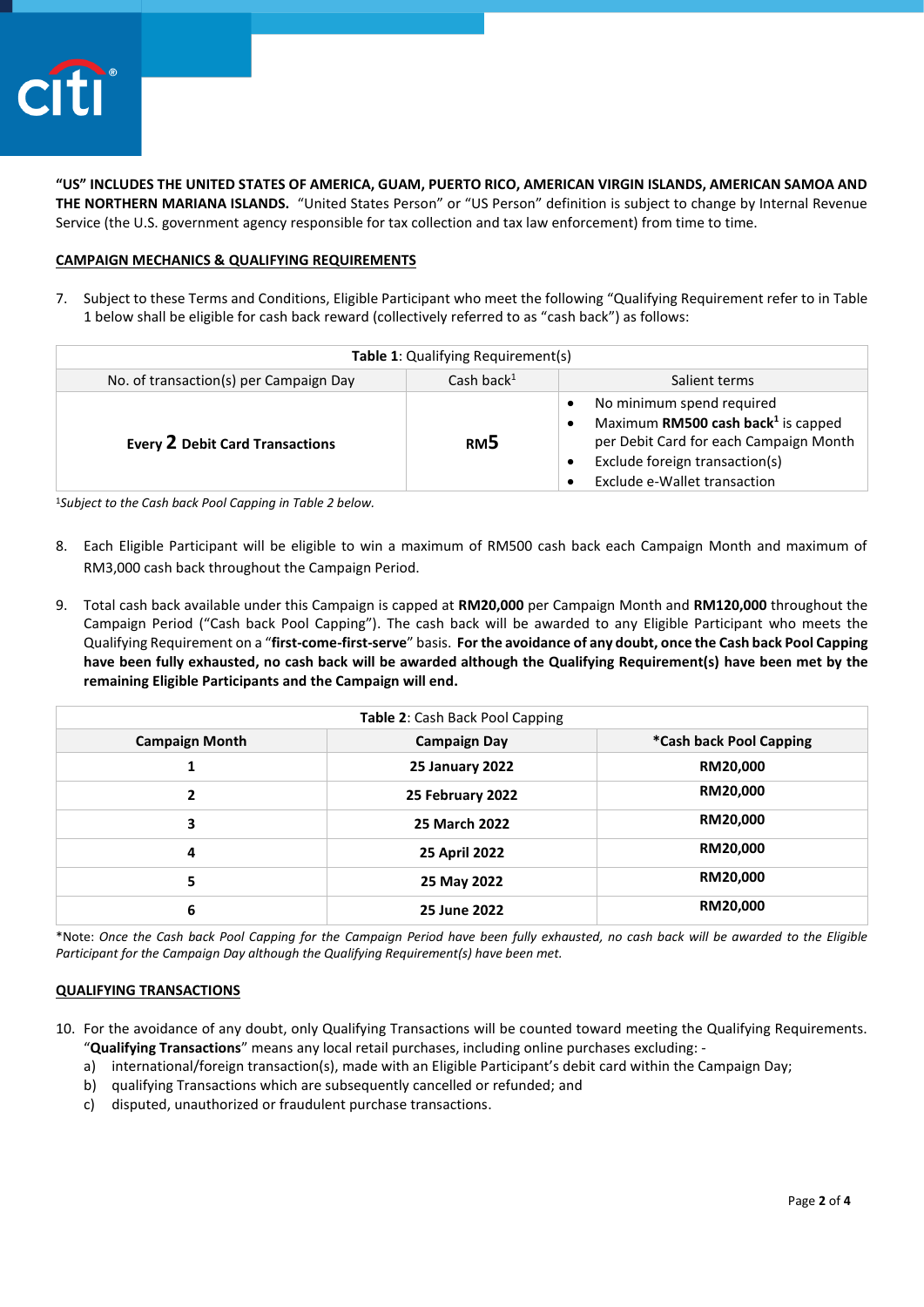

- 11. For avoidance of any doubt, transactions made during the Campaign Day but subsequently cancelled or refunded will not be taken into account as part of the computation of Qualifying Transactions during the Campaign Day as such transactions will be reversed on cancellation or refund.
- 12. Calculation of total Qualifying Transactions is based on total cumulative count of transactions posted to the Eligible Participant's Savings or Current Account(s) within the Campaign Day based on Citibank's records. To the fullest extent permitted by law, Citibank shall not be responsible for any failure or delay in the transmission of evidence of sales transactions by merchant establishments or any other party not due to any act, omission or instruction by Citibank. Any determination by Citibank as to what transactions qualifies towards meeting the Qualifying Requirement and all transactions as recorded by Citibank, save for manifest error (for example, incorrect entries) or fraud, shall be final and conclusive.

### **FULFILLMENT OF CASH BACK**

- 13. At the end of the Campaign Period the Qualifying Transactions of each Eligible Participants will be calculated and sorted via date and time stamp in ascending order.
- 14. The cash back will be credited into the Eligible Participant's Current Account or Savings Account tied to their Debit Card within **90 days** after the end of the Campaign Day. For the avoidance of any doubt, Citibank may at its reasonable discretion, forfeit the cash back in the event:
	- a) the Eligible Participant closes or terminates his/her banking account with Citibank and/or its relevant debit card during the Campaign Day or before the cash back is credited into the Eligible Participant's account; and/or
	- b) the Eligible Participant has committed or suspected of committing any misconduct, fraudulent or wrongful acts in relation to their Banking account, card account(s), any facility, service or accommodation granted by Citibank, including Citibank Online, accessible vi[a https://www.citibank.com.my](https://www.citibank.com.my/) (Website).
- 15. Citibank reserves the right at its reasonable discretion to substitute the cash back with other products of approximately equivalent value at any time with prior notice.
- 16. To the fullest extent permitted by law, Citibank expressly excludes and disclaims any representations, warranties or endorsements, expressed or implied, written or oral, including but not limited to, any warranty of quality, merchantability or fitness for a particular purpose in respect of the rewards under this Campaign.
- 17. To the fullest extent permitted by law, by participating in Campaign, each and every eligible Participant is agreeing that he/she will not hold Citibank and its officers, servants, employees, representatives and/or agents (including without limitation, any third party service providers that Citibank may engage for the purposes of this Campaign), liable for any loss or damages that he/she may incur, in connection with this Campaign and the use of the cash back by the eligible Participant and/or any other persons.
- 18. The cash back is non-exchangeable for credit or kind, whether in part or in full.

#### **MISCELLANEOUS**

- 19. Citibank reserves the right to disqualify anyone from participating in this Campaign and/or receiving any cash back.
- 20. This Campaign shall be subject to the regulations, directives and guidelines of Bank Negara Malaysia, and such other relevant regulatory bodies.
- 21. Citibank shall not be liable for any default in respect of this Campaign due to any act of God, war, riot, strike, lockout, industrial action, fire, flood, drought, storm, epidemic or pandemic, technical or systems failure or any event beyond the reasonable control of Citibank.